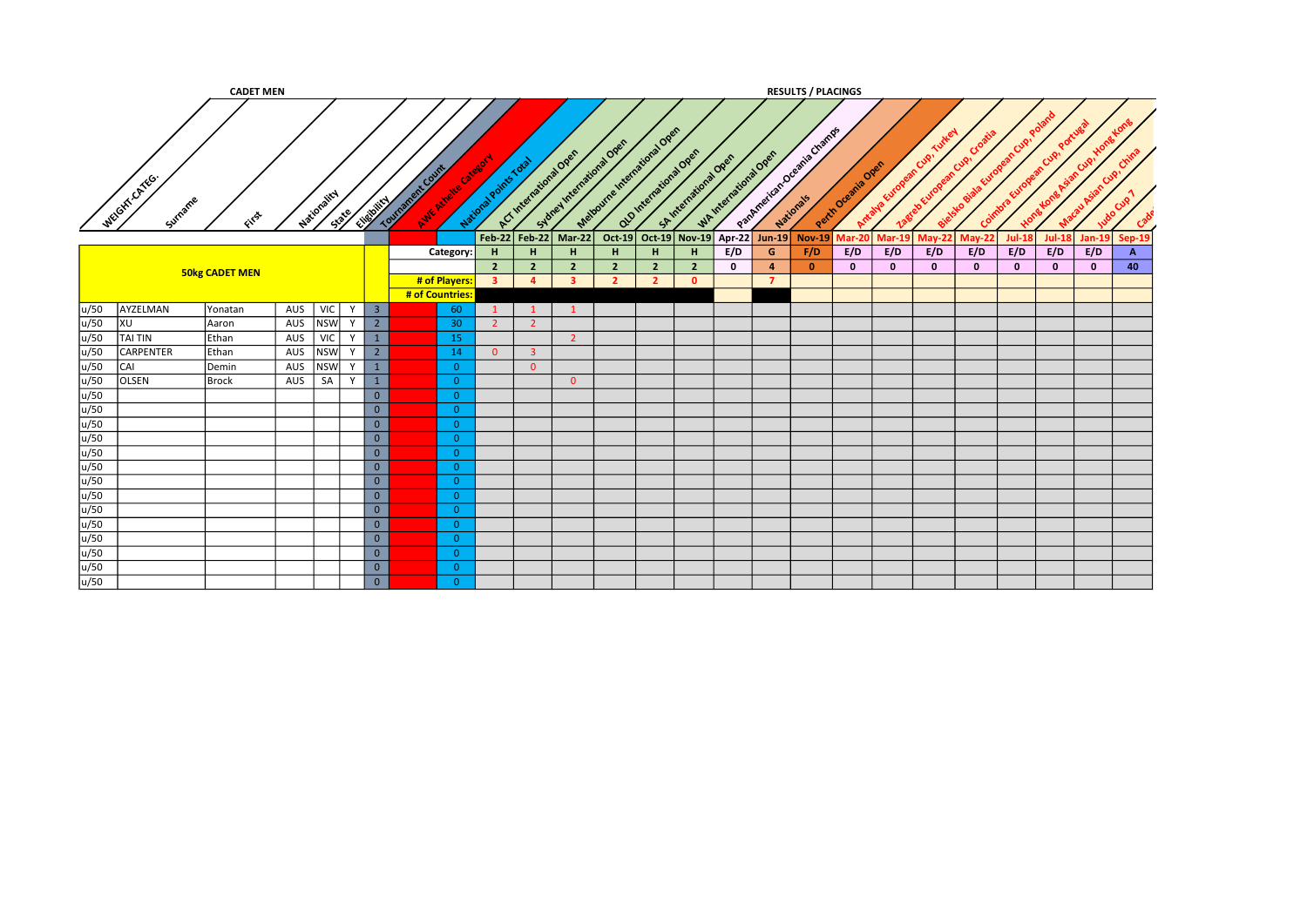|              |                    | <b>CADET MEN</b>      |            |             |       |                         |                  |                    |                       |                         |                                                     |                              |                |                                               |    |                  | <b>RESULTS / PLACINGS</b>   |                   |                       |                            |               |                                 |               |               |                |
|--------------|--------------------|-----------------------|------------|-------------|-------|-------------------------|------------------|--------------------|-----------------------|-------------------------|-----------------------------------------------------|------------------------------|----------------|-----------------------------------------------|----|------------------|-----------------------------|-------------------|-----------------------|----------------------------|---------------|---------------------------------|---------------|---------------|----------------|
| WEGIT CATEG. | Surname            | FITS                  |            | Nationality | State | Elistown                | Tourisment Count | Avie Nivele Citate | National Points Total |                         | Sydney International Open<br>ACT International Open | Method me International Open |                | alginierational over<br>St International Open |    | Whitenstons Open | Pathresican breasts Changes | Perih Oremia Over | Antalya European Cip. | nean Cup!<br>Zagreb Europe |               | obiala European Cup,<br>Coimbra | Cup!          | Cup!          | Crim           |
|              |                    |                       |            |             |       |                         |                  |                    | $Feb-22$              | <b>Feb-22</b>           | $Mar-22$                                            | $Oct-19$                     |                | Oct-19 Nov-19 Apr-22                          |    | $Jun-19$         | $Nov-19$                    | <b>Mar-20</b>     | <b>Mar-19</b>         | $May-22$                   | <b>May-22</b> | <b>Jul-18</b>                   | <b>Jul-18</b> | <b>Jan-19</b> | Sep-19         |
|              |                    |                       |            |             |       |                         |                  | Category:          | H                     | H                       | H                                                   | H                            | H              | н                                             | E. | G                | Æ.                          | E/D               | E/D                   | D                          | D             | E/D                             | E/D           | E/D           | $\overline{A}$ |
|              |                    |                       |            |             |       |                         |                  |                    | $\overline{2}$        | $\overline{2}$          | $\overline{2}$                                      | $\overline{2}$               | $\overline{2}$ | $\overline{2}$                                | 8  | $\overline{4}$   | -6                          | $\bf{0}$          | $\mathbf{0}$          | 14                         | 14            | $\mathbf{0}$                    | $\mathbf{0}$  | $\mathbf{o}$  | 40             |
|              |                    | <b>55kg CADET MEN</b> |            |             |       |                         |                  | # of Players:      | $\overline{7}$        | $\overline{7}$          | $\overline{7}$                                      | $\overline{a}$               | $\mathbf{0}$   | $\mathbf{A}$                                  | 10 | <b>11</b>        | $\overline{a}$              |                   |                       | 39                         | 23            |                                 |               |               |                |
|              |                    |                       |            |             |       |                         |                  | # of Countries     |                       |                         |                                                     |                              |                |                                               |    |                  | $\mathbf{3}$                |                   |                       | 15                         | 8             |                                 |               |               |                |
| u/55         | <b>TOURNIER</b>    | Timeo                 | AUS        | WA          | Y     | $\overline{4}$          | det Sa           | 130                |                       |                         | 1                                                   |                              |                |                                               | -5 |                  |                             |                   |                       | <b>P</b>                   | - 5           |                                 |               |               |                |
| u/55         | <b>ZOLLINGER</b>   | Maxwell               | AUS        | <b>NSW</b>  | Y     | $\overline{\mathbf{3}}$ |                  | 45                 | $2^{\circ}$           | $\overline{2}$          | $\overline{2}$                                      |                              |                |                                               |    |                  |                             |                   |                       |                            |               |                                 |               |               |                |
| u/55         | <b>BANNISTER</b>   | Jack                  | AUS        | QLD         | Y     | $\overline{4}$          |                  | 34                 | 3 <sup>7</sup>        | $\mathbf{1}$            |                                                     |                              |                |                                               |    |                  |                             |                   |                       | <b>P</b>                   | W1            |                                 |               |               |                |
| u/55<br>LEE  |                    | Casey                 | AUS        | QLD         | Y     | $\overline{2}$          |                  | 34                 | $\mathbf{1}$          |                         | 3 <sup>1</sup>                                      |                              |                |                                               |    |                  |                             |                   |                       |                            |               |                                 |               |               |                |
| u/55         | MASTERS            | Chase                 | AUS        | <b>VIC</b>  | Y     | $\overline{2}$          |                  | 28                 |                       | $\overline{\mathbf{3}}$ | $\overline{\mathbf{3}}$                             |                              |                |                                               |    |                  |                             |                   |                       |                            |               |                                 |               |               |                |
| u/55         | <b>AL BAGHDADI</b> | Hassan                | AUS        | <b>VIC</b>  | Y     | $\mathbf{1}$            |                  | 14                 | $\mathbf{3}$          |                         |                                                     |                              |                |                                               |    |                  |                             |                   |                       |                            |               |                                 |               |               |                |
| u/55         | SAKALOUSKI         | Nikalai               | AUS        | <b>NSW</b>  | Y     | $\mathbf{1}$            |                  | 14                 |                       | 3 <sup>7</sup>          |                                                     |                              |                |                                               |    |                  |                             |                   |                       |                            |               |                                 |               |               |                |
| u/55         | RANTHILAKA         | Sadith                | AUS        | ACT         | Y     | $\overline{2}$          |                  | 10                 | $\overline{0}$        | 5 <sub>1</sub>          |                                                     |                              |                |                                               |    |                  |                             |                   |                       |                            |               |                                 |               |               |                |
| u/55         | ANSHTEIN           | Yonatan               | AUS        | VIC         | Y     | $\mathbf{1}$            |                  | 10                 |                       |                         | 5 <sub>1</sub>                                      |                              |                |                                               |    |                  |                             |                   |                       |                            |               |                                 |               |               |                |
| u/55         | JONES              | Joshua                | AUS        | VIC         | Y     | $2^{\circ}$             |                  | $\overline{0}$     | $\Omega$              |                         | $\overline{0}$                                      |                              |                |                                               |    |                  |                             |                   |                       |                            |               |                                 |               |               |                |
| u/55         | GOVENDER           | Sean                  | AUS        | <b>NSW</b>  | Y     | 1                       |                  | $\overline{0}$     |                       | $\Omega$                |                                                     |                              |                |                                               |    |                  |                             |                   |                       |                            |               |                                 |               |               |                |
| u/55         | O'LEARY            | Jett                  | AUS        | <b>NSW</b>  | Y     | $\overline{0}$          |                  | $\overline{0}$     |                       |                         |                                                     |                              |                |                                               |    |                  |                             |                   |                       |                            |               |                                 |               |               |                |
| u/55         | <b>HATTINGH</b>    | Ethan                 | <b>RSA</b> | <b>VIC</b>  | N     | $\overline{\mathbf{3}}$ |                  | $\overline{0}$     | -5                    | $\overline{0}$          | $\overline{0}$                                      |                              |                |                                               |    |                  |                             |                   |                       |                            |               |                                 |               |               |                |
| u/55         |                    |                       |            |             |       | $\overline{0}$          |                  | $\overline{0}$     |                       |                         |                                                     |                              |                |                                               |    |                  |                             |                   |                       |                            |               |                                 |               |               |                |
| u/55         |                    |                       |            |             |       | $\overline{0}$          |                  | $\overline{0}$     |                       |                         |                                                     |                              |                |                                               |    |                  |                             |                   |                       |                            |               |                                 |               |               |                |
| u/55         |                    |                       |            |             |       | $\overline{0}$          |                  | $\overline{0}$     |                       |                         |                                                     |                              |                |                                               |    |                  |                             |                   |                       |                            |               |                                 |               |               |                |
| u/55         |                    |                       |            |             |       | $\overline{0}$          |                  | $\overline{0}$     |                       |                         |                                                     |                              |                |                                               |    |                  |                             |                   |                       |                            |               |                                 |               |               |                |
| u/55         |                    |                       |            |             |       | $\overline{0}$          |                  | $\overline{0}$     |                       |                         |                                                     |                              |                |                                               |    |                  |                             |                   |                       |                            |               |                                 |               |               |                |
| u/55         |                    |                       |            |             |       | $\overline{0}$          |                  | $\overline{0}$     |                       |                         |                                                     |                              |                |                                               |    |                  |                             |                   |                       |                            |               |                                 |               |               |                |
| u/55         |                    |                       |            |             |       | $\overline{0}$          |                  | $\overline{0}$     |                       |                         |                                                     |                              |                |                                               |    |                  |                             |                   |                       |                            |               |                                 |               |               |                |
| u/55         |                    |                       |            |             |       | $\overline{0}$          |                  | $\overline{0}$     |                       |                         |                                                     |                              |                |                                               |    |                  |                             |                   |                       |                            |               |                                 |               |               |                |
| u/55         |                    |                       |            |             |       | $\overline{0}$          |                  | $\overline{0}$     |                       |                         |                                                     |                              |                |                                               |    |                  |                             |                   |                       |                            |               |                                 |               |               |                |
| u/55         |                    |                       |            |             |       | $\overline{0}$          |                  | $\overline{0}$     |                       |                         |                                                     |                              |                |                                               |    |                  |                             |                   |                       |                            |               |                                 |               |               |                |
| u/55         |                    |                       |            |             |       | $\overline{0}$          |                  | $\overline{0}$     |                       |                         |                                                     |                              |                |                                               |    |                  |                             |                   |                       |                            |               |                                 |               |               |                |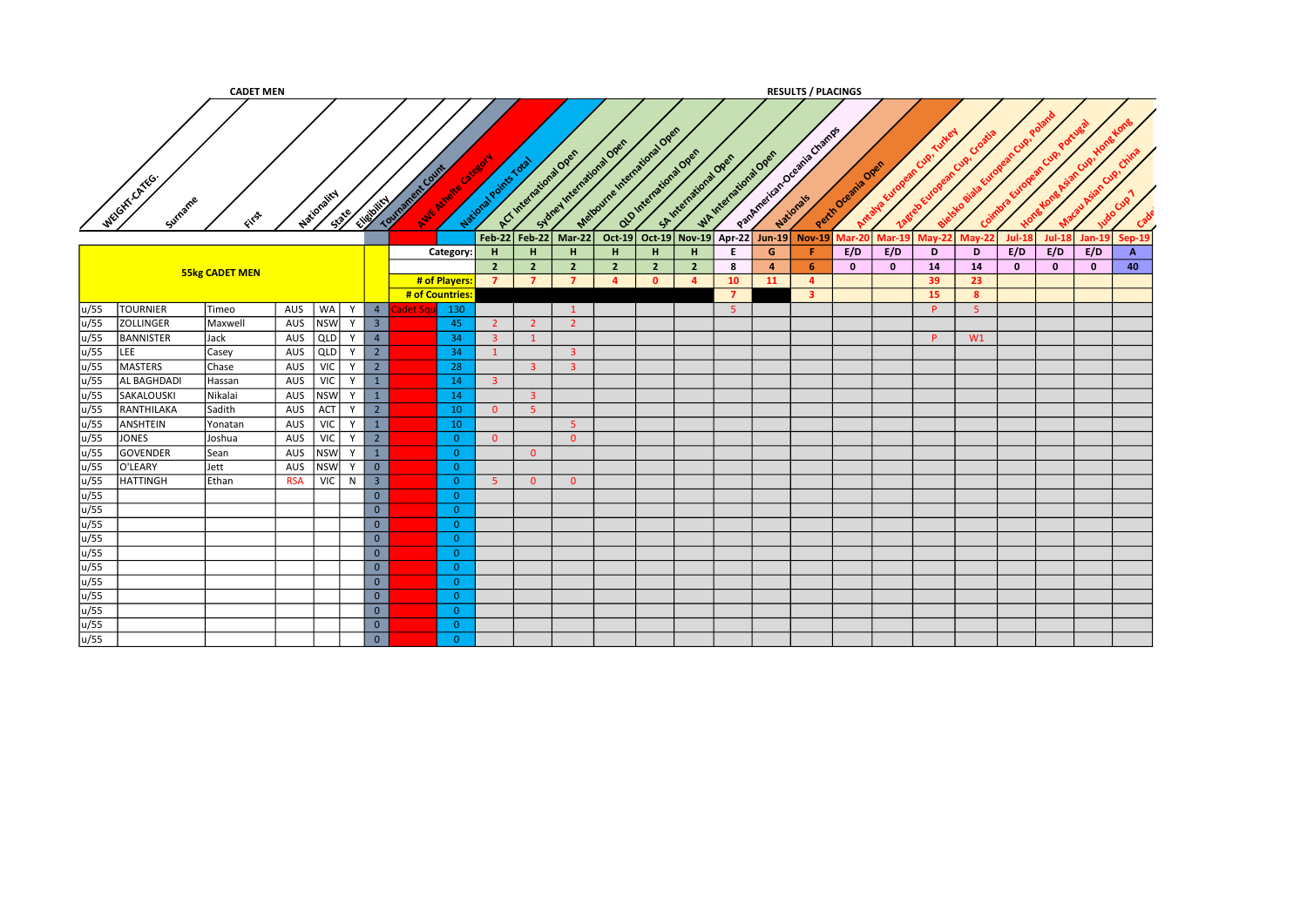|      |                         | <b>CADET MEN</b>      |     |                      |              |                |                     |                                  |                                  |                                  |                           |                                  |                                  |                                                 |                |                        | <b>RESULTS / PLACINGS</b> |                    |               |          |                |               |               |               |          |
|------|-------------------------|-----------------------|-----|----------------------|--------------|----------------|---------------------|----------------------------------|----------------------------------|----------------------------------|---------------------------|----------------------------------|----------------------------------|-------------------------------------------------|----------------|------------------------|---------------------------|--------------------|---------------|----------|----------------|---------------|---------------|---------------|----------|
|      | WEGHT.CATEG.<br>Surname | GIFST                 |     | Nationality<br>State | Elizabetical |                | nt Count<br>Tournam | Avic Aireire                     | National Points Total            | ACT International Open           | Sydney International Open | Matourne International Over      |                                  | Old International Open<br>SA International Open |                | WAINTENT OFFICIAL OPEN | Partmentant Oceania Champ | Perih Oremile Open |               | Cuo.     |                |               |               |               |          |
|      |                         |                       |     |                      |              |                |                     |                                  |                                  |                                  | Feb-22 Feb-22 Mar-22      |                                  |                                  | Oct-19 Oct-19 Nov-19 Apr-22 Jun-19              |                |                        | <b>Nov-19</b>             | <b>Mar-201</b>     | <b>Mar-19</b> | $May-22$ | <b>May-22</b>  | <b>Jul-18</b> | <b>Jul-18</b> | <b>Jan-19</b> | Sep-19   |
|      |                         |                       |     |                      |              |                |                     | Category:                        | H                                | H                                | H                         | H.                               | H.                               | H                                               | D              | G                      |                           | D                  | E/D           | D        | D              | E/D           | E/D           | E/D           | А        |
|      |                         | <b>60kg CADET MEN</b> |     |                      |              |                |                     |                                  | 2 <sup>2</sup><br>$\overline{7}$ | $\overline{2}$<br>$\overline{a}$ | $\overline{2}$<br>7       | $\overline{2}$<br>$\overline{2}$ | $\overline{2}$<br>$\overline{2}$ | $\overline{2}$                                  | 14             | $\overline{a}$<br>-8   | -6<br>-4                  | 14<br>56           | $\mathbf{0}$  | 14<br>50 | 14<br>44       | $\mathbf{0}$  | $\mathbf{0}$  | $\mathbf{0}$  | 40<br>36 |
|      |                         |                       |     |                      |              |                |                     | # of Players:<br># of Countries: |                                  |                                  |                           |                                  |                                  | $\overline{2}$                                  | 11<br>-8       |                        | 3                         | 12 <sup>7</sup>    |               | 20       | 18             |               |               |               | 25       |
| u/60 | AIBERTI                 | Jules                 | AUS | <b>VIC</b>           |              | 5 <sup>2</sup> |                     | 158                              |                                  |                                  |                           |                                  |                                  |                                                 | $\overline{3}$ |                        |                           |                    |               | P        |                |               |               |               |          |
| u/60 | <b>ZOLLINGER</b>        | William               | AUS | <b>NSW</b>           |              | 5 <sub>1</sub> | det Sq              | 115                              |                                  | $\overline{2}$                   | $\overline{2}$            |                                  |                                  |                                                 | $\overline{5}$ |                        |                           |                    |               | P.       |                |               |               |               |          |
| u/60 | MIDDLETON               | <b>Vas</b>            | AUS | <b>WA</b>            |              | $\overline{3}$ |                     | 49                               |                                  |                                  | $\overline{\mathbf{3}}$   |                                  |                                  |                                                 |                |                        |                           |                    |               | P.       | W <sub>3</sub> |               |               |               |          |
| u/60 | RAIF                    | Elijah                | AUS | <b>NSW</b>           |              | $2^{\circ}$    | det Sqi             | 28                               | 3                                | $\overline{3}$                   |                           |                                  |                                  |                                                 |                |                        |                           |                    |               |          |                |               |               |               |          |
| u/60 | FRASER                  | Euan                  | AUS | QLD                  |              | $2^{\circ}$    |                     | 28                               | $\overline{3}$                   |                                  | $\overline{\mathbf{3}}$   |                                  |                                  |                                                 |                |                        |                           |                    |               |          |                |               |               |               |          |
| u/60 | MURRAY                  | Blake                 | AUS | <b>QLD</b>           |              | $\mathbf{1}$   |                     | 10                               | -51                              |                                  |                           |                                  |                                  |                                                 |                |                        |                           |                    |               |          |                |               |               |               |          |
| u/60 | <b>DE-BRINCAT</b>       | Riley                 | AUS | QLD                  |              | $\overline{1}$ |                     | 10                               |                                  |                                  | 5 <sup>°</sup>            |                                  |                                  |                                                 |                |                        |                           |                    |               |          |                |               |               |               |          |
| u/60 | PARK                    | Ryan                  | AUS | <b>NSW</b>           |              | $\overline{2}$ |                     | $\overline{0}$                   | $\overline{0}$                   | $\overline{0}$                   |                           |                                  |                                  |                                                 |                |                        |                           |                    |               |          |                |               |               |               |          |
| u/60 | <b>BAULEY</b>           | Jack                  | AUS | <b>NSW</b>           |              | $\overline{1}$ |                     | $\overline{0}$                   | $\overline{0}$                   |                                  |                           |                                  |                                  |                                                 |                |                        |                           |                    |               |          |                |               |               |               |          |
| u/60 | JONES                   | Alex                  | AUS | <b>VIC</b>           | $\mathsf{v}$ | $\overline{1}$ |                     | $\Omega$                         |                                  |                                  | $\overline{0}$            |                                  |                                  |                                                 |                |                        |                           |                    |               |          |                |               |               |               |          |
| u/60 | AL BAGHDADI             | Hassan                | AUS | <b>VIC</b>           | Y            | $\overline{1}$ |                     | $\overline{0}$                   |                                  |                                  | $\overline{0}$            |                                  |                                  |                                                 |                |                        |                           |                    |               |          |                |               |               |               |          |
| u/60 |                         |                       |     |                      |              | $\mathbf{0}$   |                     | $\Omega$                         |                                  |                                  |                           |                                  |                                  |                                                 |                |                        |                           |                    |               |          |                |               |               |               |          |
| u/60 |                         |                       |     |                      |              | $\mathbf{0}$   |                     | $\overline{0}$                   |                                  |                                  |                           |                                  |                                  |                                                 |                |                        |                           |                    |               |          |                |               |               |               |          |
| u/60 |                         |                       |     |                      |              | $\overline{0}$ |                     | $\Omega$                         |                                  |                                  |                           |                                  |                                  |                                                 |                |                        |                           |                    |               |          |                |               |               |               |          |
| u/60 |                         |                       |     |                      |              | $\overline{0}$ |                     | $\Omega$                         |                                  |                                  |                           |                                  |                                  |                                                 |                |                        |                           |                    |               |          |                |               |               |               |          |
| u/60 |                         |                       |     |                      |              | $\overline{0}$ |                     | $\Omega$                         |                                  |                                  |                           |                                  |                                  |                                                 |                |                        |                           |                    |               |          |                |               |               |               |          |
| u/60 |                         |                       |     |                      |              | $\overline{0}$ |                     | $\Omega$                         |                                  |                                  |                           |                                  |                                  |                                                 |                |                        |                           |                    |               |          |                |               |               |               |          |
| u/60 |                         |                       |     |                      |              | $\overline{0}$ |                     | $\Omega$                         |                                  |                                  |                           |                                  |                                  |                                                 |                |                        |                           |                    |               |          |                |               |               |               |          |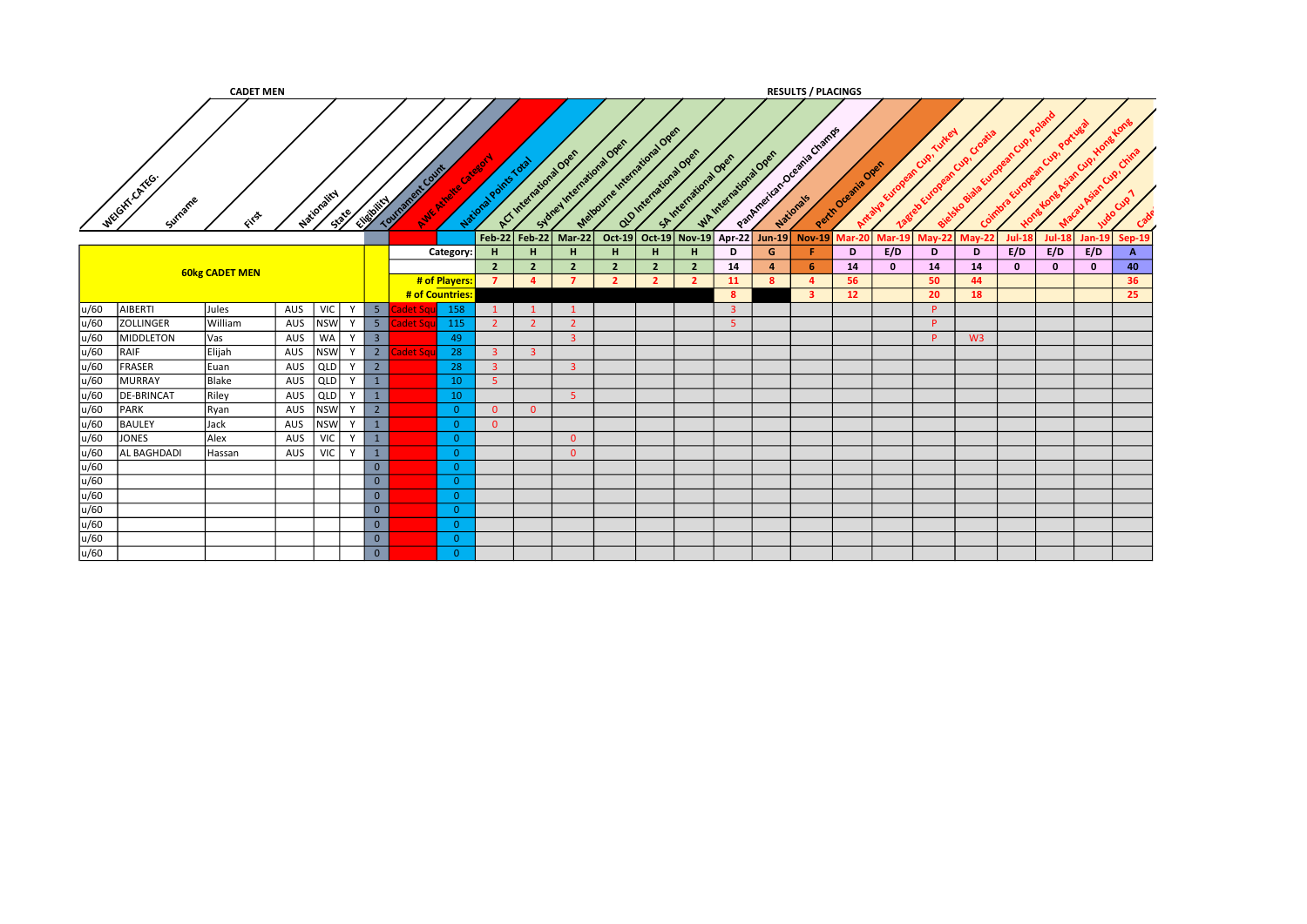|              |                               | <b>CADET MEN</b>      |            |                         |              |                         |        |                            |                |                       |                                  |                                  |                            |                |                                                 |                        |                                    |                | <b>RESULTS / PLACINGS</b> |          |          |          |              |              |              |               |
|--------------|-------------------------------|-----------------------|------------|-------------------------|--------------|-------------------------|--------|----------------------------|----------------|-----------------------|----------------------------------|----------------------------------|----------------------------|----------------|-------------------------------------------------|------------------------|------------------------------------|----------------|---------------------------|----------|----------|----------|--------------|--------------|--------------|---------------|
|              | WEIGHT-CATEG.<br>Surname      | GYS                   |            | Nationality             | Spile        | Elisophic               | Tourna | o.frk Count<br>Avic Michel |                | National Points Total | ACT International Over           | Subrel International Open        | Mationne Indicational Open |                | Old International Open<br>SA International Open | WAINTENT OFFICIAL OPEN | Partner identity of Deeping Change |                | Perth Oceania Ones        | Antalva  | Cup      |          |              |              |              |               |
|              |                               |                       |            |                         |              |                         |        |                            |                | $Feb-22$              | <b>Feb-22</b>                    | $Mar-22$                         | Oct-19                     | <b>Oct-19</b>  | <b>Nov-19</b>                                   | Apr-22                 | <b>Jun-19</b>                      | $Nov-19$       | <b>Mar-20</b>             | Mar-19   | $May-22$ | $May-22$ | Jul-18       | Jul-18       | Jan-19       | <b>Sep-19</b> |
|              |                               |                       |            |                         |              |                         |        | Category:                  |                | н.                    | н                                | H                                | H                          | н.             | н                                               | Е                      | G                                  |                | D                         | E/D      | D        | D        | E/D          | E/D          | E/D          | $\mathbf{A}$  |
|              |                               | <b>66kg CADET MEN</b> |            |                         |              |                         |        |                            |                | $\overline{2}$        | 2 <sup>2</sup>                   | $\overline{2}$                   | $\overline{2}$             | $\overline{2}$ | $\overline{2}$                                  | 8                      | $\mathbf{a}$                       | -6             | 14                        | $\bf{0}$ | 14       | 14       | $\mathbf{0}$ | $\mathbf{0}$ | $\mathbf{0}$ | 40            |
|              |                               |                       |            |                         |              |                         |        | # of Players:              |                | 11                    | 8                                | 12 <sup>2</sup>                  | $\overline{7}$             | $\overline{2}$ |                                                 | 10                     | <b>q</b>                           | -8             | 60                        |          | 51       | 39       |              |              |              |               |
|              |                               |                       |            |                         | $\mathsf{v}$ |                         |        | # of Countries:            |                |                       |                                  |                                  |                            |                |                                                 |                        |                                    | $\overline{2}$ | 10 <sup>°</sup>           |          | 19       | 14       |              |              |              |               |
| u/66<br>u/66 | <b>TOYOSHIMA</b>              | Kohsei                | AUS        | QLD                     |              | 5 <sub>1</sub>          |        |                            | 190            |                       |                                  |                                  |                            |                |                                                 |                        |                                    |                |                           |          | P        | -5       |              |              |              |               |
| u/66         | <b>JOST</b><br><b>EDWARDS</b> | Kimi<br>Phoenix       | AUS<br>AUS | <b>WA</b><br><b>NSW</b> | Y            | 4<br>3 <sup>7</sup>     | det Sq |                            | 100<br>39      | $\overline{2}$<br>-5  | 2 <sup>1</sup><br>$\overline{3}$ | $\overline{3}$<br>$\overline{2}$ |                            |                |                                                 |                        |                                    |                |                           |          |          |          |              |              |              |               |
| u/66         | <b>MOGILIN</b>                | Flynn                 | AUS        | <b>NSW</b>              | Y            | $\overline{\mathbf{3}}$ |        |                            | 24             | $\Omega$              | 5 <sup>1</sup>                   | $\overline{\mathbf{3}}$          |                            |                |                                                 |                        |                                    |                |                           |          |          |          |              |              |              |               |
| u/66         | BELL                          | Jake                  | AUS        | ACT                     | <b>V</b>     | $2^{\circ}$             |        |                            | 24             |                       | $\overline{3}$                   | 5 <sup>1</sup>                   |                            |                |                                                 |                        |                                    |                |                           |          |          |          |              |              |              |               |
| u/66         | MAGNANINI                     | Luke                  | AUS        | QLD                     | Y            | 3 <sup>7</sup>          |        |                            | 20             |                       |                                  | $\mathbf{1}$                     |                            |                |                                                 |                        |                                    |                |                           |          | P.       | W1       |              |              |              |               |
| u/66         | <b>LABABIDI</b>               | Bahaa                 | AUS        | <b>NSW</b>              | Y            | 1                       |        |                            | 14             | 3 <sup>2</sup>        |                                  |                                  |                            |                |                                                 |                        |                                    |                |                           |          |          |          |              |              |              |               |
| u/66         | YULDASHEV                     | lAli                  | AUS        | <b>NSW</b>              | <b>V</b>     | 1                       |        |                            | 14             | $\overline{3}$        |                                  |                                  |                            |                |                                                 |                        |                                    |                |                           |          |          |          |              |              |              |               |
| u/66         | <b>EAMES</b>                  | Bailey                | AUS        | QLD                     | Y            | 1                       | let Sq |                            | 10             | -5.                   |                                  |                                  |                            |                |                                                 |                        |                                    |                |                           |          |          |          |              |              |              |               |
| u/66         | <b>BAILEY</b>                 | Jack                  | AUS        | <b>NSW</b>              |              | $\mathbf{1}$            |        |                            | 10             |                       | 5 <sup>°</sup>                   |                                  |                            |                |                                                 |                        |                                    |                |                           |          |          |          |              |              |              |               |
| u/66         | SCHALL                        | Leo                   | AUS        | <b>VIC</b>              | $\mathsf{v}$ | $\mathbf{1}$            |        |                            | 10             |                       |                                  | 5                                |                            |                |                                                 |                        |                                    |                |                           |          |          |          |              |              |              |               |
| u/66         | <b>GEORGIADIS</b>             | Adrian                | AUS        | ACT                     | $\mathbf v$  | $\overline{3}$          |        |                            | $\overline{0}$ | $\overline{0}$        | $\overline{0}$                   | $\overline{0}$                   |                            |                |                                                 |                        |                                    |                |                           |          |          |          |              |              |              |               |
| u/66         | <b>GURNEY</b>                 | Cody                  | AUS        | ACT                     | Y            | $\overline{2}$          |        |                            | $\Omega$       | $\overline{0}$        | $\overline{0}$                   |                                  |                            |                |                                                 |                        |                                    |                |                           |          |          |          |              |              |              |               |
| u/66         | <b>TAXICIS</b>                | Anthony               | AUS        | <b>VIC</b>              | Y            | $\overline{2}$          |        |                            | $\Omega$       | $\overline{0}$        |                                  | $\overline{0}$                   |                            |                |                                                 |                        |                                    |                |                           |          |          |          |              |              |              |               |
| u/66         | <b>GRANT-RYAN</b>             | <b>Willem</b>         | AUS        | ACT                     | Y            | 1                       |        |                            | $\overline{0}$ | $\Omega$              |                                  |                                  |                            |                |                                                 |                        |                                    |                |                           |          |          |          |              |              |              |               |
| u/66         | D'COUTO                       | Francis               | AUS        | <b>VIC</b>              | Y            | $\mathbf{1}$            |        |                            | $\Omega$       |                       |                                  | $\overline{0}$                   |                            |                |                                                 |                        |                                    |                |                           |          |          |          |              |              |              |               |
| u/66         | <b>BARNES</b>                 | Jacob                 | AUS        | <b>TAS</b>              | Y            | $\mathbf{1}$            |        |                            | $\overline{0}$ |                       |                                  | $\overline{0}$                   |                            |                |                                                 |                        |                                    |                |                           |          |          |          |              |              |              |               |
| u/66         | MADDOCKS                      | Josreph               | AUS        | VIC                     | Y            | $\mathbf{1}$            |        |                            | $\Omega$       |                       |                                  | $\overline{0}$                   |                            |                |                                                 |                        |                                    |                |                           |          |          |          |              |              |              |               |
| u/66         | <b>DE-BRINCAT</b>             | Cody                  | AUS        | QLD                     | Y            | $\mathbf{1}$            |        |                            | $\overline{0}$ |                       |                                  | $\overline{0}$                   |                            |                |                                                 |                        |                                    |                |                           |          |          |          |              |              |              |               |
| u/66         |                               |                       |            |                         |              | $\overline{0}$          |        |                            | $\Omega$       |                       |                                  |                                  |                            |                |                                                 |                        |                                    |                |                           |          |          |          |              |              |              |               |
| u/66         |                               |                       |            |                         |              | $\overline{0}$          |        |                            | $\Omega$       |                       |                                  |                                  |                            |                |                                                 |                        |                                    |                |                           |          |          |          |              |              |              |               |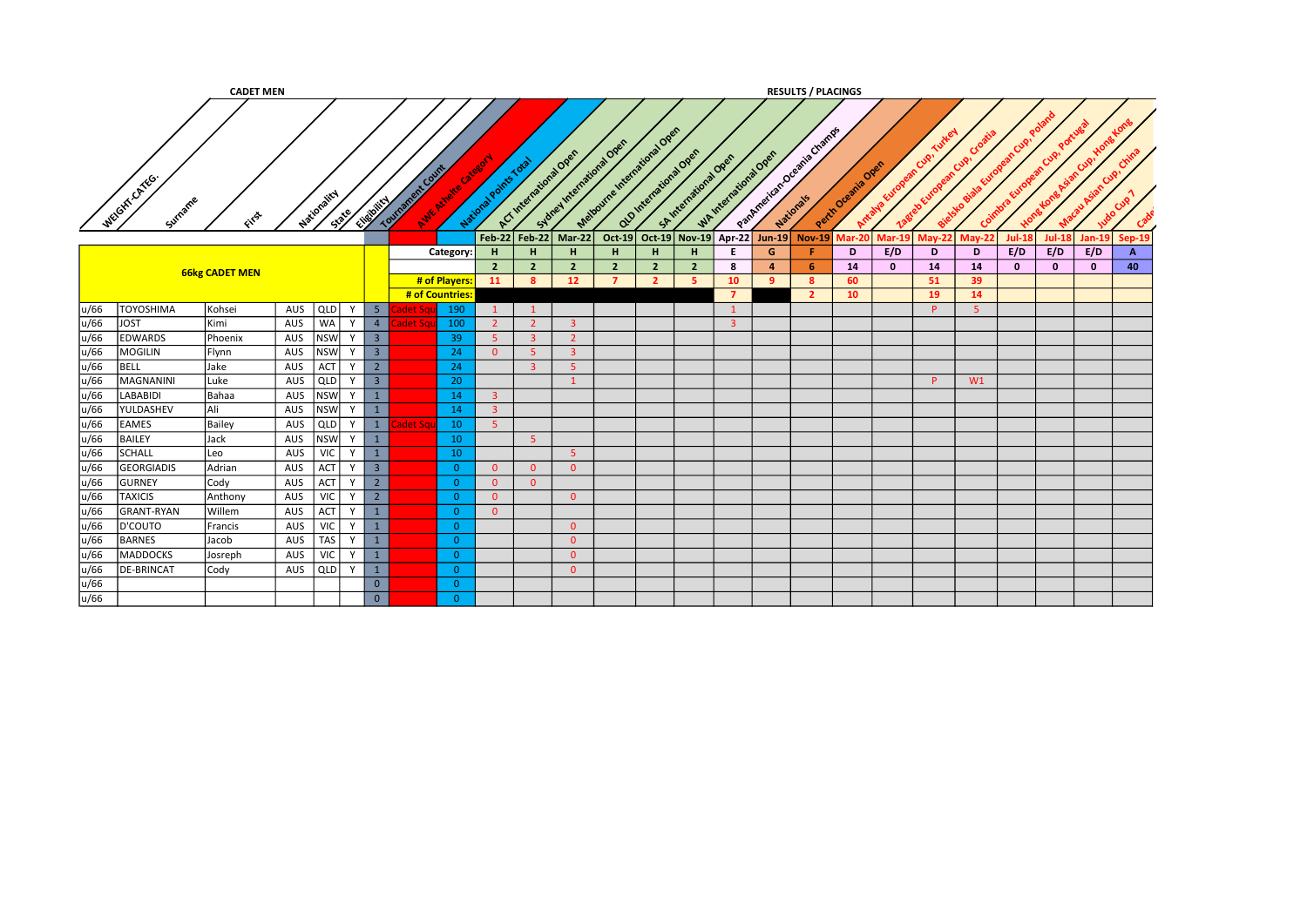|      |                        | <b>CADET MEN</b>      |            |             |        |                         |                                       |                       |                         |                                                     |                             |                      |                       |                  |                | <b>RESULTS / PLACINGS</b>                 |                   |               |              |               |              |               |               |              |
|------|------------------------|-----------------------|------------|-------------|--------|-------------------------|---------------------------------------|-----------------------|-------------------------|-----------------------------------------------------|-----------------------------|----------------------|-----------------------|------------------|----------------|-------------------------------------------|-------------------|---------------|--------------|---------------|--------------|---------------|---------------|--------------|
|      |                        |                       |            |             |        |                         |                                       | National Points Total |                         | Sidney International Over<br>ACT International Open | Matourne Article and One of | alamentaratoral open | SA International Open | Whitenstons Open |                | Partner (2016) Greening Channels          |                   |               | Cup!         | Cup.          |              |               | Ó             | ଙ            |
|      | WEGITTCATEG<br>Surname | File                  |            | Mationality | State/ | Elistoire               | Tourisment Cutting<br>Ave Avale Citat |                       |                         |                                                     |                             |                      |                       |                  |                |                                           | Perih Oremia Oren | Antalya Euro  | agree Europe | ielsko Bie    | Coimbra      |               |               | Cup          |
|      |                        |                       |            |             |        |                         |                                       | <b>Feb-22</b>         | $Feb-22$                | Mar-22                                              |                             |                      |                       |                  |                | Oct-19 Oct-19 Nov-19 Apr-22 Jun-19 Nov-19 | Mar-20            | <b>Mar-19</b> | $M$ ay-22    | <b>May-22</b> | $Jul-18$     | <b>Jul-18</b> | <b>Jan-19</b> | $Sep-19$     |
|      |                        |                       |            |             |        |                         | Category:                             | H                     | H                       | H                                                   | H                           | H                    | н                     | E.               | G              | Æ.                                        | D                 | E/D           | D            | D             | E/D          | E/D           | E/D           | $\mathbf{A}$ |
|      |                        | <b>73kg CADET MEN</b> |            |             |        |                         |                                       | $2^{\circ}$           | $\overline{2}$          | $\overline{2}$                                      | $\overline{2}$              | $\overline{2}$       | $\overline{2}$        | 8                | $\overline{a}$ | -6                                        | 14                | $\mathbf{0}$  | 14           | 14            | $\mathbf{0}$ | $\mathbf{0}$  | $\mathbf{0}$  | 40           |
|      |                        |                       |            |             |        |                         | # of Players:                         | 10                    | 13                      | -9                                                  | $\overline{4}$              | $\overline{2}$       |                       | $\overline{7}$   | 8              | $\overline{2}$                            | 46                |               | 55           | 28            |              |               |               | 39           |
|      |                        |                       |            |             |        |                         | # of Countries                        |                       |                         |                                                     |                             |                      |                       | 5                |                | $\overline{2}$                            | 8                 |               | 20           | 12            |              |               |               | 31           |
| u/73 | <b>CRAMP</b>           | Thomas                | AUS ACT    |             | Y      | 3 <sup>1</sup>          | 40<br>adet Sq                         | $\mathbf{1}$          | $\mathbf{1}$            |                                                     |                             |                      |                       | P                |                |                                           |                   |               |              |               |              |               |               |              |
| u/73 | <b>GIANTSIOS</b>       | Dimitri               | AUS        | <b>NSW</b>  | Y      | $\overline{\mathbf{3}}$ | 35                                    | $2^{\circ}$           | 5 <sub>1</sub>          | 5 <sup>°</sup>                                      |                             |                      |                       |                  |                |                                           |                   |               |              |               |              |               |               |              |
| u/73 | CARROLL                | Nathan                | AUS        | <b>VIC</b>  | Y      | $\overline{\mathbf{3}}$ | 34                                    | $\overline{3}$        | 5 <sub>o</sub>          | 5 <sub>1</sub>                                      |                             |                      |                       |                  |                |                                           |                   |               |              |               |              |               |               |              |
| u/73 | <b>EAMES</b>           | Bailey                | AUS        | <b>QLD</b>  | Y      | $\overline{2}$          | 29                                    |                       | $\overline{2}$          | 3 <sup>1</sup>                                      |                             |                      |                       |                  |                |                                           |                   |               |              |               |              |               |               |              |
| u/73 | <b>MCCLIFTY</b>        | Nicholas              | AUS        | <b>NSW</b>  | Y      | $6\overline{6}$         | 28                                    | 3 <sup>1</sup>        | $\overline{\mathbf{3}}$ | $\overline{0}$                                      |                             |                      |                       | <b>P</b>         |                |                                           |                   |               | P.           | $\mathsf{P}$  |              |               |               |              |
| u/73 | <b>OCHI</b>            | Keishin               | AUS        | <b>WA</b>   | Y      | 3 <sup>7</sup>          | 20<br>et Sq                           |                       |                         | $\mathbf{1}$                                        |                             |                      |                       |                  |                |                                           |                   |               | P.           | W1            |              |               |               |              |
| u/73 | <b>MASTERS</b>         | Beau                  | AUS        | <b>VIC</b>  | Y      | $\overline{2}$          | 15                                    |                       | $\overline{0}$          | $\overline{2}$                                      |                             |                      |                       |                  |                |                                           |                   |               |              |               |              |               |               |              |
| u/73 | YULDASHEV              | Ali                   | AUS        | <b>NSW</b>  | Y      | $\mathbf{1}$            | 14                                    |                       | $\overline{3}$          |                                                     |                             |                      |                       |                  |                |                                           |                   |               |              |               |              |               |               |              |
| u/73 | KOENIG                 | Josh                  | AUS        | <b>NSW</b>  | Y      | 3 <sup>1</sup>          | 14                                    | $\overline{0}$        | $\overline{0}$          | 3 <sup>1</sup>                                      |                             |                      |                       |                  |                |                                           |                   |               |              |               |              |               |               |              |
| u/73 | MIU                    | Aidan                 | AUS        | <b>NSW</b>  | Y      | $\overline{2}$          | 10                                    | 5 <sup>2</sup>        | $\overline{0}$          |                                                     |                             |                      |                       |                  |                |                                           |                   |               |              |               |              |               |               |              |
| u/73 | <b>CHALLIS</b>         | Xaiver                | AUS        | <b>VIC</b>  | Y      | $\overline{2}$          | 10                                    | 5 <sub>1</sub>        |                         | $\overline{0}$                                      |                             |                      |                       |                  |                |                                           |                   |               |              |               |              |               |               |              |
| u/73 | <b>BRADBURY</b>        | Ethan                 | AUS        | SA          | Y      | $\overline{\mathbf{3}}$ | $\overline{0}$                        | $\overline{0}$        | $\overline{0}$          | $\overline{0}$                                      |                             |                      |                       |                  |                |                                           |                   |               |              |               |              |               |               |              |
| u/73 | D'ALTON                | Caspar                | AUS        | <b>NSW</b>  | Y      | $\overline{2}$          | $\overline{0}$                        | $\overline{0}$        | $\overline{0}$          |                                                     |                             |                      |                       |                  |                |                                           |                   |               |              |               |              |               |               |              |
| u/73 | <b>BARNES</b>          | Jacob                 | AUS        | <b>TAS</b>  | Y      | $\mathbf{1}$            | $\overline{0}$                        | $\overline{0}$        |                         |                                                     |                             |                      |                       |                  |                |                                           |                   |               |              |               |              |               |               |              |
| u/73 | <b>PLANT</b>           | <b>Ellis</b>          | AUS        | <b>NSW</b>  | Y      | $\mathbf{1}$            | $\overline{0}$                        |                       | $\overline{0}$          |                                                     |                             |                      |                       |                  |                |                                           |                   |               |              |               |              |               |               |              |
| u/73 | O'MARA                 | Jack                  | AUS        | ACT         | Y      | $\mathbf{1}$            | $\overline{0}$                        |                       | $\overline{0}$          |                                                     |                             |                      |                       |                  |                |                                           |                   |               |              |               |              |               |               |              |
| u/73 |                        |                       |            |             |        | $\overline{0}$          | $\overline{0}$                        |                       |                         |                                                     |                             |                      |                       |                  |                |                                           |                   |               |              |               |              |               |               |              |
|      |                        |                       |            |             |        |                         | Category:                             | H                     | H.                      | H.                                                  | H.                          | H.                   | H.                    | E/D              | G              | - F -                                     | E/D               | E/D           | E/D          | E/D           | E/D          | E/D           | E/D           | $\mathbf{A}$ |
|      |                        | 81kg CADET MEN        |            |             |        |                         |                                       | 2 <sup>7</sup>        | $\overline{2}$          | $\overline{2}$                                      | $\overline{2}$              | $\overline{2}$       | $\overline{2}$        | $\mathbf 0$      | $\overline{4}$ | -6                                        | $\mathbf{0}$      | $\mathbf{0}$  | $\mathbf{0}$ | $\mathbf{0}$  | $\mathbf{0}$ | $\mathbf{0}$  | $\mathbf 0$   | 40           |
|      |                        |                       |            |             |        |                         | # of Players:                         | 2 <sup>2</sup>        | -5                      | $\overline{a}$                                      | $\overline{\mathbf{3}}$     | $\mathbf{0}$         | $\mathbf{0}$          |                  | $\overline{4}$ | $\overline{2}$                            |                   |               |              |               |              |               |               |              |
|      |                        |                       |            |             |        |                         | # of Countries                        |                       |                         |                                                     |                             |                      |                       |                  |                | $\mathbf{1}$                              |                   |               |              |               |              |               |               |              |
| u/81 | CALLAWAY               | Kai                   | AUS ACT    |             | Y      | $\overline{2}$          | 34                                    | $\mathbf{1}$          | $\overline{\mathbf{3}}$ |                                                     |                             |                      |                       |                  |                |                                           |                   |               |              |               |              |               |               |              |
| u/81 | <b>CLOETE</b>          | lan                   | AUS        | <b>QLD</b>  | Y      | $1\,$                   | 20                                    |                       | $\mathbf{1}$            |                                                     |                             |                      |                       |                  |                |                                           |                   |               |              |               |              |               |               |              |
| u/81 | <b>SIMES</b>           | Cameron               | AUS        | SA          |        | $\mathbf{1}$            | 15                                    |                       |                         | $\overline{2}$                                      |                             |                      |                       |                  |                |                                           |                   |               |              |               |              |               |               |              |
| u/81 | <b>VAN WYVEN</b>       | Zane                  | AUS        | <b>VIC</b>  | Y      | $\mathbf{1}$            | 14                                    |                       |                         | 3 <sup>2</sup>                                      |                             |                      |                       |                  |                |                                           |                   |               |              |               |              |               |               |              |
| u/81 | <b>BELL</b>            | Lewis                 | AUS        | ACT         | Y      | $\overline{2}$          | 10                                    |                       | $\overline{4}$          | $\overline{0}$                                      |                             |                      |                       |                  |                |                                           |                   |               |              |               |              |               |               |              |
| u/81 | KIM                    | Joshua                | AUS        | <b>NSW</b>  | Y      | $1\,$                   | $\overline{0}$                        |                       | $\overline{0}$          |                                                     |                             |                      |                       |                  |                |                                           |                   |               |              |               |              |               |               |              |
| u/81 | <b>BEYERS</b>          | <b>Carstens</b>       | <b>RSA</b> | VIC         | N      | $\overline{\mathbf{3}}$ | $\overline{0}$                        | $\overline{0}$        | $\overline{2}$          | $\mathbf{1}$                                        |                             |                      |                       |                  |                |                                           |                   |               |              |               |              |               |               |              |
| u/81 |                        |                       |            |             |        | $\overline{0}$          | $\overline{0}$                        |                       |                         |                                                     |                             |                      |                       |                  |                |                                           |                   |               |              |               |              |               |               |              |
| u/81 |                        |                       |            |             |        | $\overline{0}$          | $\overline{0}$                        |                       |                         |                                                     |                             |                      |                       |                  |                |                                           |                   |               |              |               |              |               |               |              |
| u/81 |                        |                       |            |             |        | $\overline{0}$          | $\overline{0}$                        |                       |                         |                                                     |                             |                      |                       |                  |                |                                           |                   |               |              |               |              |               |               |              |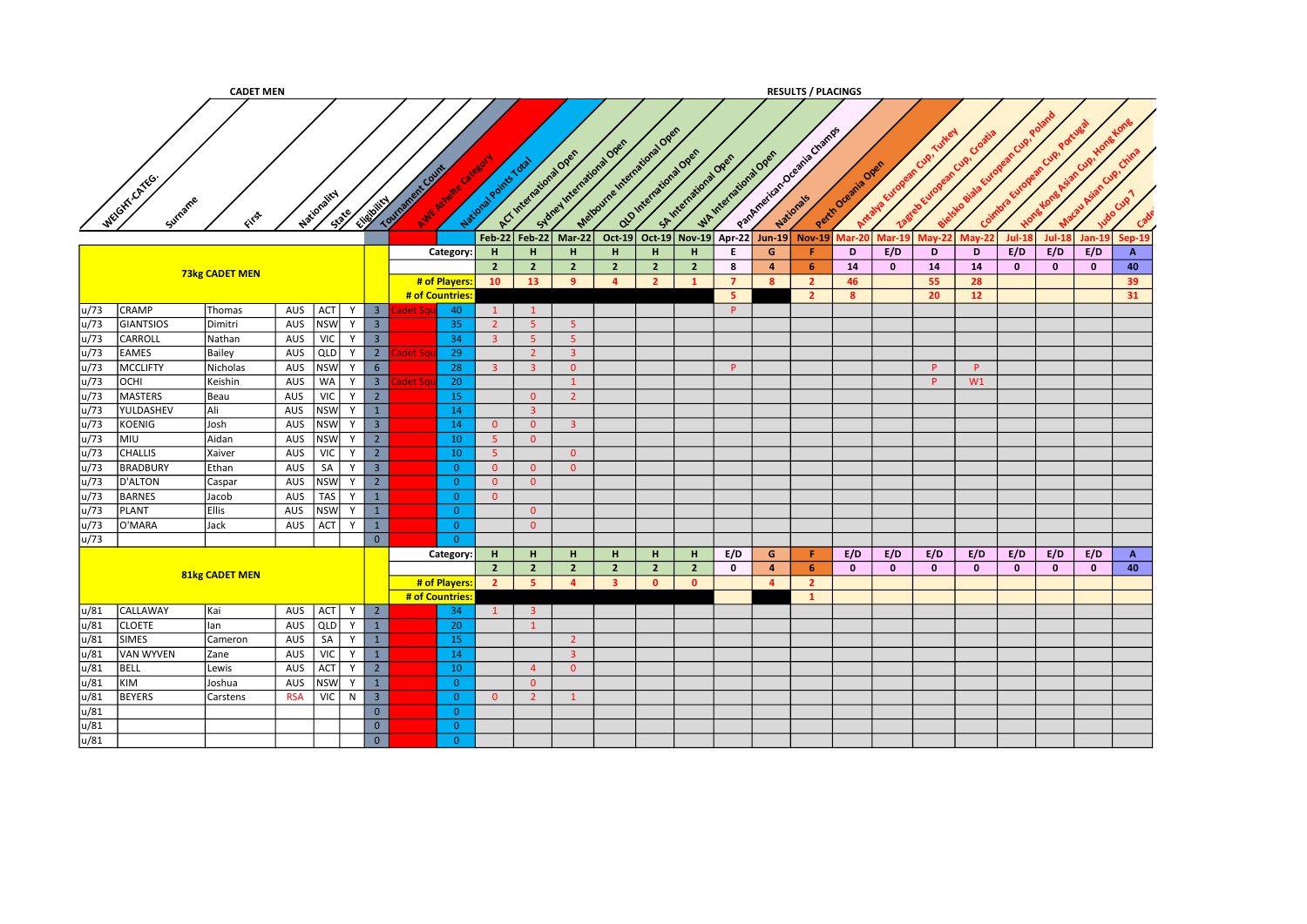|      |                            | <b>CADET MEN</b> |            |                      |                         |                  |                    |                       |                        |                         |                                                 |                        |                         |                       |                  | <b>RESULTS / PLACINGS</b>     |                   |                |                           |                           |                |              |              |              |
|------|----------------------------|------------------|------------|----------------------|-------------------------|------------------|--------------------|-----------------------|------------------------|-------------------------|-------------------------------------------------|------------------------|-------------------------|-----------------------|------------------|-------------------------------|-------------------|----------------|---------------------------|---------------------------|----------------|--------------|--------------|--------------|
|      | WEGIT CATEG.<br>Surrame    | ENST             |            | Mationality<br>State | Elizabetical            | Tourisment Court | Aure Mivele Citate | National Points Total | ACT International Open |                         | Mationine Indicate Open<br>Subset Meetaway Over | Q10 International Open |                         | SA International Open | WAINTENDENT OPEN | Patement of Check of Check of | Perih Oremia Over | Antalya Europe | ean Cup.<br>38tele Europe | Cro<br>n Cup!<br>Coimbra. | n Cup.<br>wone |              |              |              |
|      |                            |                  |            |                      |                         |                  |                    | $Feb-22$              | Feb-22                 | $Mar-22$                | $Oct-19$                                        |                        | Oct-19 Nov-19           |                       | Apr-22 Jun-19    | <b>Nov-19</b>                 | Aar-20            | Mar-19         | $May-22$                  | $May-22$                  | <b>Jul-18</b>  | $Jul-18$     | $Jan-19$     | Sep-19       |
|      |                            |                  |            |                      |                         |                  |                    | н<br>DI               | H                      | H                       | H                                               | н                      | н                       | D                     | G                | F/D                           | E/D               | E/D            | E/D                       | E/D                       | E/D            | E/D          | E/D          | A            |
|      |                            |                  |            |                      |                         |                  |                    | $\overline{2}$        | $\overline{2}$         | $\overline{2}$          | $\overline{2}$                                  | $\overline{2}$         | $\overline{2}$          | 14                    | $\overline{4}$   | $\mathbf{0}$                  | $\mathbf{0}$      | $\mathbf{0}$   | $\mathbf{0}$              | $\mathbf{0}$              | $\mathbf{0}$   | $\mathbf{0}$ | $\mathbf 0$  | 40           |
|      |                            | 90kg CADET MEN   |            |                      |                         |                  | # of Players:      | $\overline{2}$        | $\overline{a}$         | $\mathbf{1}$            | $\overline{1}$                                  | $\mathbf{1}$           | $\mathbf{0}$            | $\boldsymbol{8}$      | $\overline{2}$   |                               |                   |                |                           |                           |                |              |              |              |
|      |                            |                  |            |                      |                         |                  | # of Countries     |                       |                        |                         |                                                 |                        |                         | 8                     |                  |                               |                   |                |                           |                           |                |              |              |              |
| u/90 | VUGDALIC                   | Mak              | AUS        | <b>NSW</b><br>Y      | $\overline{4}$          | det Sa           | 120                | $\mathbf{1}$          | $\mathbf{1}$           | $\mathbf{1}$            |                                                 |                        |                         | 5 <sup>1</sup>        |                  |                               |                   |                |                           |                           |                |              |              |              |
| u/90 | <b>TOMLIN</b>              | Lincoln          | AUS        | QLD<br>Y             | $\mathbf{1}$            |                  | 14                 |                       | $\overline{3}$         |                         |                                                 |                        |                         |                       |                  |                               |                   |                |                           |                           |                |              |              |              |
| u/90 | ZREIK                      | Jacob            | AUS        | <b>NSW</b><br>Y      | $\mathbf{1}$            |                  | $\overline{0}$     |                       | $\overline{0}$         |                         |                                                 |                        |                         |                       |                  |                               |                   |                |                           |                           |                |              |              |              |
| u/90 | LANDMAN                    | Matthew          | ????       | <b>NSW</b><br>N      | $\overline{2}$          |                  | $\overline{0}$     | $\overline{0}$        | $\overline{2}$         |                         |                                                 |                        |                         |                       |                  |                               |                   |                |                           |                           |                |              |              |              |
| u/90 |                            |                  |            |                      | $\overline{0}$          |                  | $\overline{0}$     |                       |                        |                         |                                                 |                        |                         |                       |                  |                               |                   |                |                           |                           |                |              |              |              |
| u/90 |                            |                  |            |                      | $\overline{0}$          |                  | $\Omega$           |                       |                        |                         |                                                 |                        |                         |                       |                  |                               |                   |                |                           |                           |                |              |              |              |
| u/90 |                            |                  |            |                      | $\overline{0}$          |                  | $\overline{0}$     |                       |                        |                         |                                                 |                        |                         |                       |                  |                               |                   |                |                           |                           |                |              |              |              |
| u/90 |                            |                  |            |                      | $\overline{0}$          |                  | $\overline{0}$     |                       |                        |                         |                                                 |                        |                         |                       |                  |                               |                   |                |                           |                           |                |              |              |              |
| u/90 |                            |                  |            |                      | $\overline{0}$          |                  | $\overline{0}$     |                       |                        |                         |                                                 |                        |                         |                       |                  |                               |                   |                |                           |                           |                |              |              |              |
| u/90 |                            |                  |            |                      | $\overline{0}$          |                  | $\overline{0}$     |                       |                        |                         |                                                 |                        |                         |                       |                  |                               |                   |                |                           |                           |                |              |              |              |
| u/90 |                            |                  |            |                      | $\overline{0}$          |                  | $\overline{0}$     |                       |                        |                         |                                                 |                        |                         |                       |                  |                               |                   |                |                           |                           |                |              |              |              |
|      |                            |                  |            |                      |                         |                  | Category:          | H                     | H                      | H                       | H.                                              | H                      | H.                      | E/D                   | G                | F/D                           | E/D               | E/D            | E/D                       | E/D                       | E/D            | E/D          | E/D          | $\mathbf{A}$ |
|      |                            | +90kg CADET MEN  |            |                      |                         |                  |                    | 2 <sup>7</sup>        | $\overline{2}$         | $\overline{2}$          | $\overline{2}$                                  | $\overline{2}$         | $\overline{2}$          | $\mathbf 0$           | $\overline{a}$   | $\bullet$                     | $\mathbf{0}$      | $\mathbf{0}$   | $\mathbf{0}$              | $\mathbf{0}$              | $\mathbf{0}$   | $\mathbf{0}$ | $\mathbf{0}$ | 40           |
|      |                            |                  |            |                      |                         |                  | # of Players:      | $\overline{4}$        | $\overline{2}$         | $\overline{a}$          | $\mathbf{0}$                                    |                        | $\overline{\mathbf{0}}$ |                       | $\mathbf{1}$     |                               |                   |                |                           |                           |                |              |              |              |
|      |                            |                  |            |                      |                         |                  | # of Countries:    |                       |                        |                         |                                                 |                        |                         |                       |                  |                               |                   |                |                           |                           |                |              |              |              |
| o/90 | BAYARSAIKHAN               | David            | AUS        | <b>VIC</b><br>Y      | $\overline{2}$          |                  | 29                 | $\overline{2}$        |                        | $\overline{\mathbf{3}}$ |                                                 |                        |                         |                       |                  |                               |                   |                |                           |                           |                |              |              |              |
| o/90 | <b>TOMLIN</b>              | Harrison         | AUS        | QLD<br>Y             | 1                       |                  | 20                 |                       | $\mathbf{1}$           |                         |                                                 |                        |                         |                       |                  |                               |                   |                |                           |                           |                |              |              |              |
| o/90 | <b>HOOPER</b>              | Liam             | AUS        | <b>VIC</b><br>Y      | $\overline{2}$          |                  | 14                 | $\overline{3}$        |                        | $\overline{0}$          |                                                 |                        |                         |                       |                  |                               |                   |                |                           |                           |                |              |              |              |
| o/90 | MA'U-POHIVA                | Jacob            | <b>NZL</b> | ACT<br>N             | $2^{\circ}$             |                  | $\overline{0}$     | $\mathbf{1}$          |                        | $\mathbf{1}$            |                                                 |                        |                         |                       |                  |                               |                   |                |                           |                           |                |              |              |              |
| o/90 | BRACHE JARQUIN Jose Miguel |                  | ????       | <b>NSW</b><br>N      | $2^{\circ}$             |                  | $\overline{0}$     | $\overline{0}$        |                        | $\overline{2}$          |                                                 |                        |                         |                       |                  |                               |                   |                |                           |                           |                |              |              |              |
| o/90 | ZOU                        | Zi Jing          | ????       | <b>NSW</b><br>N      | $\mathbf{1}$            |                  | $\overline{0}$     |                       | $\overline{0}$         |                         |                                                 |                        |                         |                       |                  |                               |                   |                |                           |                           |                |              |              |              |
| o/90 |                            |                  |            |                      | $\mathbf 0$             |                  | $\overline{0}$     |                       |                        |                         |                                                 |                        |                         |                       |                  |                               |                   |                |                           |                           |                |              |              |              |
| o/90 |                            |                  |            |                      | $\overline{\mathbf{0}}$ |                  | $\bullet$          |                       |                        |                         |                                                 |                        |                         |                       |                  |                               |                   |                |                           |                           |                |              |              |              |
| o/90 |                            |                  |            |                      | $\overline{0}$          |                  | $\overline{0}$     |                       |                        |                         |                                                 |                        |                         |                       |                  |                               |                   |                |                           |                           |                |              |              |              |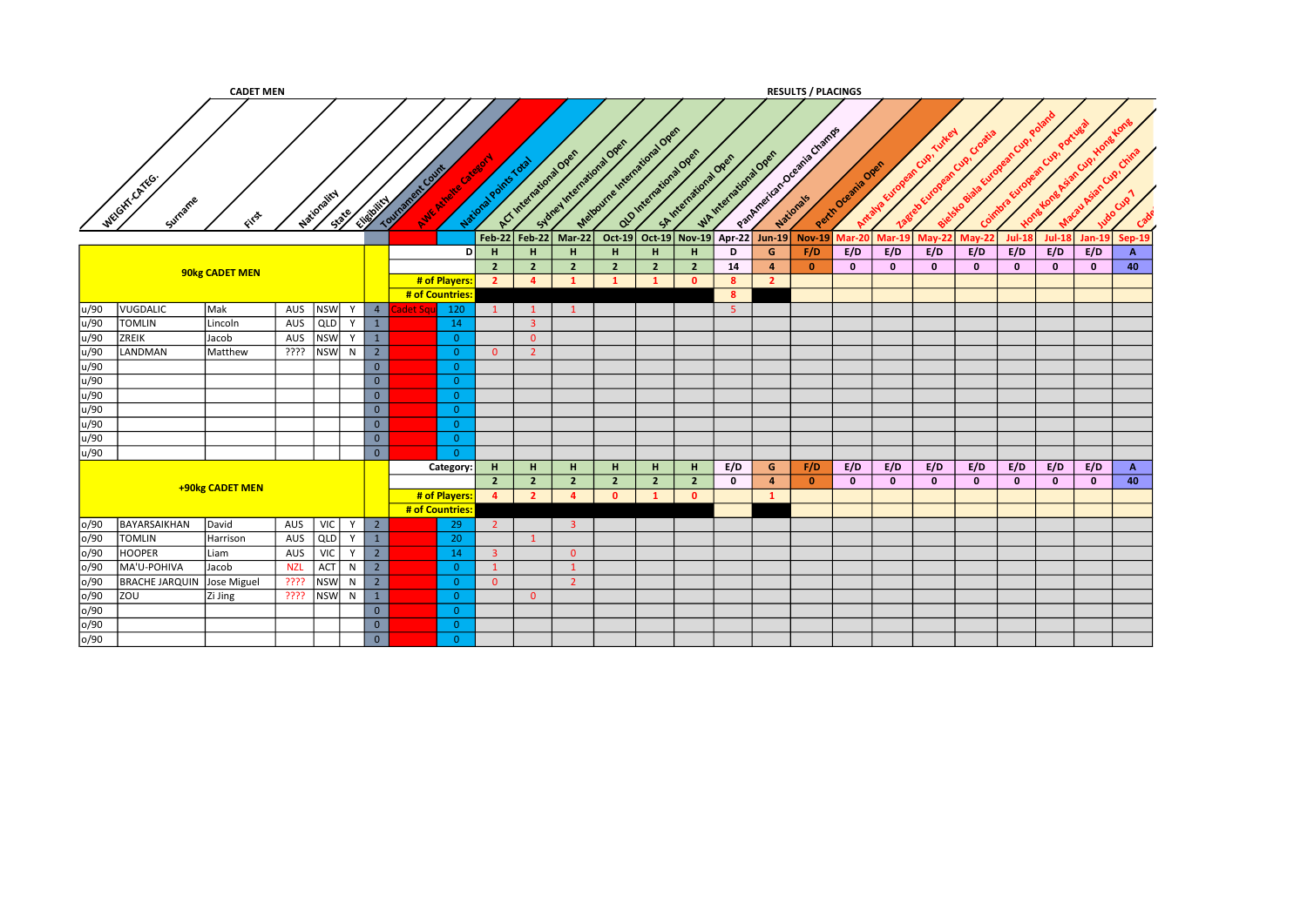|      |                          | <b>CADET WOMEN</b>      |           |            |         |                          |                                            |                         |                |                      |                                  |                         |                        |                             |                    |                | <b>RESULTS / PLACINGS</b>  |                            |              |               |              |              |               |              |              |              |
|------|--------------------------|-------------------------|-----------|------------|---------|--------------------------|--------------------------------------------|-------------------------|----------------|----------------------|----------------------------------|-------------------------|------------------------|-----------------------------|--------------------|----------------|----------------------------|----------------------------|--------------|---------------|--------------|--------------|---------------|--------------|--------------|--------------|
|      | WEIGHT CATEG.<br>Surname |                         | Nation-   |            | State   | Chiefolitan              | A Cour<br><b>TOUTBRAN</b><br><b>UNKARY</b> |                         | National Pu    | ACT Intern<br>$\sim$ | <b>221 Ope</b><br>idney<br>Melbu | QLD Inter               | <b>2010</b><br>SAInter | $a^{108}$                   | WAINBETRAIGNS OPEN |                | Oceania Champ<br>Nationals | <b>Nº 00</b><br>Peth Ocean |              |               |              |              |               |              |              |              |
|      |                          |                         |           |            |         |                          |                                            |                         |                |                      | Feb-22 Feb-22 Mar-22             |                         |                        | Oct-19 Oct-19 Nov-19 Apr-22 |                    |                | Jun-19 Nov-18              | Mar-                       | Mar-         | <b>May-22</b> | $Mav-22$     | $Jul-1$      | <b>Jul-18</b> | Jan-1!       | $Jul-19$     | Sep-19       |
|      |                          |                         |           |            |         |                          |                                            | Category:               | H              | H                    | H                                | H                       | H                      | H                           | E/D                | G              | F/D                        | E/D                        | E/D          | E/D           | E/D          | E/D          | E/D           | E/D          | E/D          | $\mathbf{A}$ |
|      |                          | 44kg CADET WOMEN        |           |            |         |                          |                                            |                         | $\overline{2}$ | $\overline{2}$       | $\overline{2}$                   | $\overline{2}$          | $\overline{2}$         | $\overline{2}$              | $\mathbf{0}$       | $\overline{4}$ | $\mathbf{0}$               | $\bullet$                  | $\mathbf{0}$ | $\mathbf{0}$  | $\mathbf{0}$ | $\mathbf{0}$ | $\mathbf{0}$  | $\mathbf{0}$ | $\mathbf{0}$ | 40           |
|      |                          |                         |           |            |         |                          |                                            | # of Players            |                | $\bullet$            |                                  | $\overline{\mathbf{0}}$ | $\bullet$              |                             |                    |                |                            |                            |              |               |              |              |               |              |              |              |
|      |                          |                         |           |            |         |                          |                                            | # of Countries:         |                |                      |                                  |                         |                        |                             |                    |                |                            |                            |              |               |              |              |               |              |              |              |
| u/44 |                          |                         |           |            |         | $\mathbf 0$              |                                            | $\overline{0}$          |                |                      |                                  |                         |                        |                             |                    |                |                            |                            |              |               |              |              |               |              |              |              |
| u/44 |                          |                         |           |            |         | $\overline{0}$           |                                            | $\overline{0}$          |                |                      |                                  |                         |                        |                             |                    |                |                            |                            |              |               |              |              |               |              |              |              |
| u/44 |                          |                         |           |            |         | $\mathbf 0$              |                                            | $\overline{\mathbf{0}}$ |                |                      |                                  |                         |                        |                             |                    |                |                            |                            |              |               |              |              |               |              |              |              |
| u/44 |                          |                         |           |            |         | $\overline{0}$           |                                            | $\overline{0}$          |                |                      |                                  |                         |                        |                             |                    |                |                            |                            |              |               |              |              |               |              |              |              |
| u/44 |                          |                         |           |            |         | $\overline{0}$           |                                            | $\overline{\mathbf{0}}$ |                |                      |                                  |                         |                        |                             |                    |                |                            |                            |              |               |              |              |               |              |              |              |
|      |                          |                         |           |            |         |                          |                                            | Category:               | H              | H                    | H                                | H                       | H                      | H                           | D                  | G              | F/D                        | E/D                        | E/D          | D             | D            | E/D          | E/D           | E/D          | E/D          | $\mathbf{A}$ |
|      |                          | <b>48kg CADET WOMEN</b> |           |            |         |                          |                                            |                         | $\overline{2}$ | $\overline{2}$       | $\overline{2}$                   | $\overline{2}$          | $\overline{2}$         | $\overline{2}$              | 14                 | $\overline{4}$ | $\mathbf{0}$               | $\mathbf{0}$               | $\mathbf{0}$ | 14            | 14           | $\mathbf{0}$ | $\mathbf{0}$  | $\mathbf 0$  | $\mathbf{0}$ | 40           |
|      |                          |                         |           |            |         |                          |                                            | # of Players            | $-5$           | $\overline{4}$       | $\mathbf{B}$                     | $\overline{2}$          | $\bullet$              | $\overline{2}$              | 9                  | $\overline{7}$ |                            |                            |              | 22            | 22           |              |               |              |              |              |
|      |                          |                         |           |            |         |                          |                                            | # of Countries:         |                |                      |                                  |                         |                        |                             | 8                  |                |                            |                            |              | 13            | -9           |              |               |              |              |              |
| u/48 | <b>VUMBACA</b>           | Clarissa                | AUS NSW Y |            |         | $\begin{array}{ c c }$ 6 |                                            | 130                     | $\mathbf{1}$   | $\mathbf{1}$         | $\mathbf{1}$                     |                         |                        |                             | 5 <sup>5</sup>     |                |                            |                            |              | P             | P            |              |               |              |              |              |
| u/48 | KERICOPOLAS              | Chloe                   | AUS       | NSW        | Y       | $\overline{2}$           | dat S                                      | 30 <sup>°</sup>         | $2^{\circ}$    | $2^{\circ}$          |                                  |                         |                        |                             |                    |                |                            |                            |              |               |              |              |               |              |              |              |
| u/48 | <b>BANNISTER</b>         | Callie                  | AUS       | QLD        | Y       | $\overline{2}$           |                                            | 28                      | $\overline{3}$ | $\overline{3}$       |                                  |                         |                        |                             |                    |                |                            |                            |              |               |              |              |               |              |              |              |
| u/48 | <b>SCIGLITANO</b>        | Namira                  | AUS       | <b>VIC</b> | Y       | $\overline{2}$           |                                            | 15                      | $\overline{0}$ |                      | $\overline{2}$                   |                         |                        |                             |                    |                |                            |                            |              |               |              |              |               |              |              |              |
| u/48 | <b>MISTRY</b>            | Elisha                  | AUS       |            | NSW Y 3 |                          |                                            | $\overline{\mathbf{0}}$ | $\overline{0}$ | $\overline{0}$       | $\overline{0}$                   |                         |                        |                             |                    |                |                            |                            |              |               |              |              |               |              |              |              |
| u/48 |                          |                         |           |            |         | $\overline{0}$           |                                            | $\overline{0}$          |                |                      |                                  |                         |                        |                             |                    |                |                            |                            |              |               |              |              |               |              |              |              |
| u/48 |                          |                         |           |            |         | $\overline{0}$           |                                            | $\overline{0}$          |                |                      |                                  |                         |                        |                             |                    |                |                            |                            |              |               |              |              |               |              |              |              |
| u/48 |                          |                         |           |            |         | $\overline{0}$           |                                            | $\overline{\mathbf{0}}$ |                |                      |                                  |                         |                        |                             |                    |                |                            |                            |              |               |              |              |               |              |              |              |
| u/48 |                          |                         |           |            |         | $\overline{\mathbf{0}}$  |                                            | $\overline{\mathbf{0}}$ |                |                      |                                  |                         |                        |                             |                    |                |                            |                            |              |               |              |              |               |              |              |              |
| u/48 |                          |                         |           |            |         | $\overline{0}$           |                                            | $\overline{0}$          |                |                      |                                  |                         |                        |                             |                    |                |                            |                            |              |               |              |              |               |              |              |              |
| u/48 |                          |                         |           |            |         | $\overline{\mathbf{0}}$  |                                            | $\overline{\mathbf{0}}$ |                |                      |                                  |                         |                        |                             |                    |                |                            |                            |              |               |              |              |               |              |              |              |
| u/48 |                          |                         |           |            |         | $\mathbf{0}$             |                                            | $\overline{0}$          |                |                      |                                  |                         |                        |                             |                    |                |                            |                            |              |               |              |              |               |              |              |              |
| u/48 |                          |                         |           |            |         | $\overline{0}$           |                                            | $\overline{\mathbf{0}}$ |                |                      |                                  |                         |                        |                             |                    |                |                            |                            |              |               |              |              |               |              |              |              |
| u/48 |                          |                         |           |            |         | $\overline{0}$           |                                            | $\overline{0}$          |                |                      |                                  |                         |                        |                             |                    |                |                            |                            |              |               |              |              |               |              |              |              |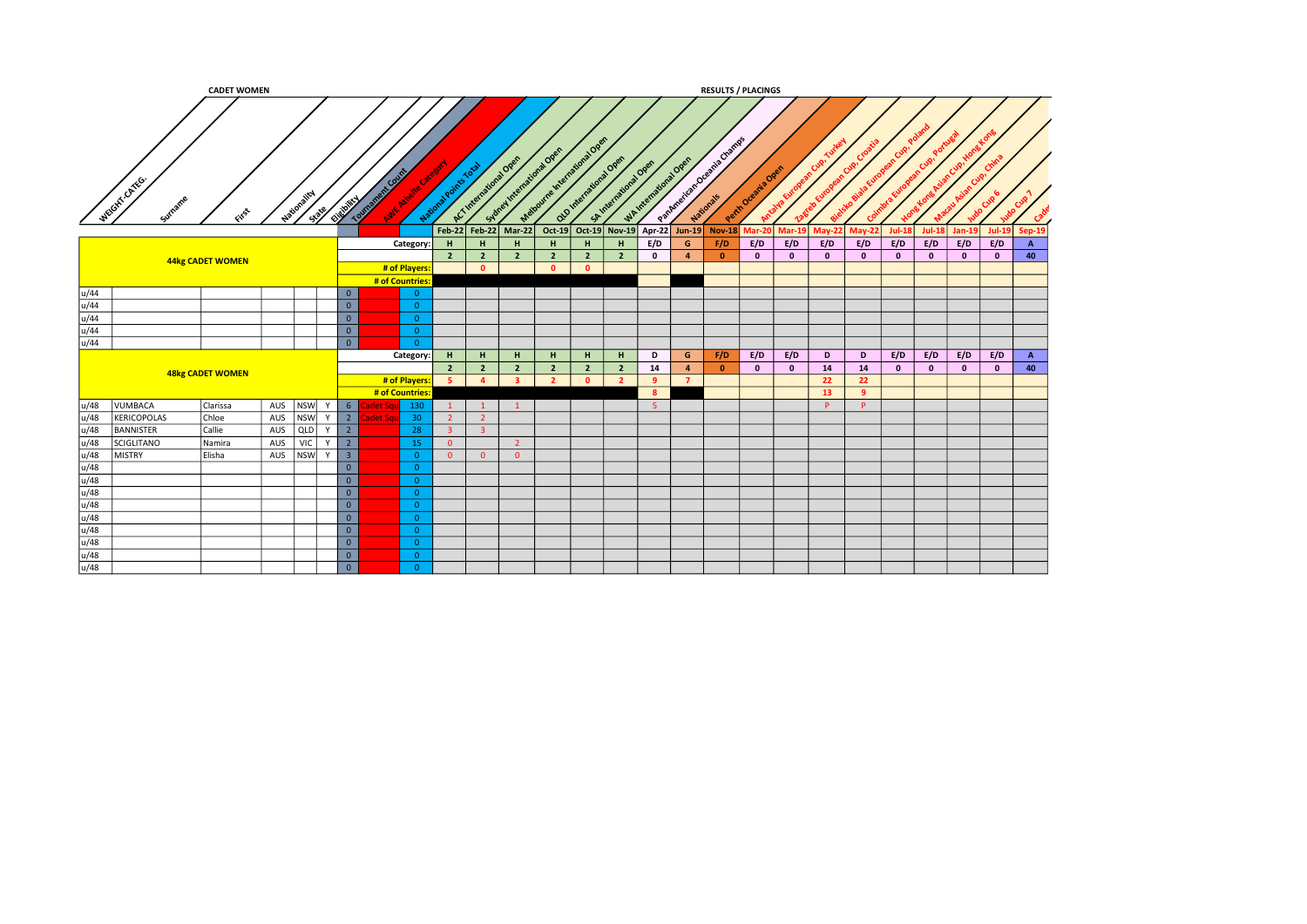|      |                 | <b>CADET WOMEN</b>      |               |     |      |                         |                 |                                   |                 |                        |                                                   |                                 |                |                                               |                         |                | <b>RESULTS / PLACINGS</b>                                        |                   |              |           |               |              |              |              |           |              |
|------|-----------------|-------------------------|---------------|-----|------|-------------------------|-----------------|-----------------------------------|-----------------|------------------------|---------------------------------------------------|---------------------------------|----------------|-----------------------------------------------|-------------------------|----------------|------------------------------------------------------------------|-------------------|--------------|-----------|---------------|--------------|--------------|--------------|-----------|--------------|
|      |                 |                         |               |     |      |                         |                 |                                   |                 |                        |                                                   |                                 |                |                                               |                         |                |                                                                  |                   |              |           |               |              |              |              |           |              |
|      | WEIGHT-CATEG.   | یجی                     | Nation.       |     | 1339 | <b>City Market</b>      | <b>Township</b> | nt Cou<br><b>MY AVE</b><br>Nation |                 | A.C.International Open | Sydney International Over<br>Feb-22 Feb-22 Mar-22 | Material Indiana Open<br>Oct-19 | national Ope   | SA International Oper<br>Oct-19 Nov-19 Apr-22 | WAINTENTWORKDORE        |                | Paperbourge of the Charles Charles<br>Jun-19 Nov-18 Mar-20 Mar-1 | Perth Oceania Ore |              | Mav-2     | <b>May-22</b> | $Jul-13$     | $Jul-18$     | $Jan-19$     | $Jul-19$  | Sep-19       |
|      |                 |                         |               |     |      |                         |                 | Category:                         | H               | H                      | H                                                 | H                               | $\mathbf H$    | H                                             | E/D                     | $\mathsf{G}$   | Æ.                                                               | E/D               | E/D          | E/D       | E/D           | E/D          | E/D          | E/D          | E/D       | $\mathbf{A}$ |
|      |                 | <b>52kg CADET WOMEN</b> |               |     |      |                         |                 |                                   | $\overline{2}$  | $\overline{2}$         | $\overline{2}$                                    | $\overline{2}$                  | $\overline{2}$ | $\overline{2}$                                | $\mathbf{0}$            | $\overline{4}$ | 6 <sup>1</sup>                                                   | $\bullet$         | $\mathbf{0}$ | $\bullet$ | $\mathbf{0}$  | $\mathbf{0}$ | $\mathbf{0}$ | $\pmb{0}$    | $\bullet$ | 40           |
|      |                 |                         |               |     |      |                         |                 | # of Players:                     | $\mathbf{1}$    | $\mathbf{1}$           | $\bullet$                                         | $\overline{2}$                  | $\bullet$      | $\bullet$                                     |                         | 6 <sup>1</sup> | $\overline{2}$                                                   |                   |              |           |               |              |              |              |           |              |
|      |                 |                         |               |     |      |                         |                 | # of Countries                    |                 |                        |                                                   |                                 |                |                                               |                         |                | $\mathbf{1}$                                                     |                   |              |           |               |              |              |              |           |              |
| u/52 | <b>EICHNER</b>  | Rebecca                 | AUS NSW $Y$ 1 |     |      |                         |                 | 10                                | $\vert 1 \vert$ |                        |                                                   |                                 |                |                                               |                         |                |                                                                  |                   |              |           |               |              |              |              |           |              |
| u/52 | <b>FIELDER</b>  | Sienna                  | AUS           | QLD | Y    | $\overline{1}$          |                 | 10                                |                 | $\mathbf{1}$           |                                                   |                                 |                |                                               |                         |                |                                                                  |                   |              |           |               |              |              |              |           |              |
| u/52 |                 |                         |               |     |      | $\overline{0}$          |                 | $\overline{0}$                    |                 |                        |                                                   |                                 |                |                                               |                         |                |                                                                  |                   |              |           |               |              |              |              |           |              |
| u/52 |                 |                         |               |     |      | $\overline{0}$          |                 | $\overline{0}$                    |                 |                        |                                                   |                                 |                |                                               |                         |                |                                                                  |                   |              |           |               |              |              |              |           |              |
| u/52 |                 |                         |               |     |      | $\overline{0}$          |                 | $\overline{0}$                    |                 |                        |                                                   |                                 |                |                                               |                         |                |                                                                  |                   |              |           |               |              |              |              |           |              |
| u/52 |                 |                         |               |     |      | $\overline{\mathbf{0}}$ |                 | $\overline{0}$                    |                 |                        |                                                   |                                 |                |                                               |                         |                |                                                                  |                   |              |           |               |              |              |              |           |              |
| u/52 |                 |                         |               |     |      | $\overline{0}$          |                 | $\overline{0}$                    |                 |                        |                                                   |                                 |                |                                               |                         |                |                                                                  |                   |              |           |               |              |              |              |           |              |
| u/52 |                 |                         |               |     |      | $\overline{\mathbf{0}}$ |                 | $\overline{0}$                    |                 |                        |                                                   |                                 |                |                                               |                         |                |                                                                  |                   |              |           |               |              |              |              |           |              |
| u/52 |                 |                         |               |     |      | $\overline{0}$          |                 | $\overline{0}$                    |                 |                        |                                                   |                                 |                |                                               |                         |                |                                                                  |                   |              |           |               |              |              |              |           |              |
| u/52 |                 |                         |               |     |      | $\overline{0}$          |                 | $\overline{0}$                    |                 |                        |                                                   |                                 |                |                                               |                         |                |                                                                  |                   |              |           |               |              |              |              |           |              |
| u/52 |                 |                         |               |     |      | $\overline{0}$          |                 | $\overline{0}$                    |                 |                        |                                                   |                                 |                |                                               |                         |                |                                                                  |                   |              |           |               |              |              |              |           |              |
| u/52 |                 |                         |               |     |      | $\overline{0}$          |                 | $\overline{0}$                    |                 |                        |                                                   |                                 |                |                                               |                         |                |                                                                  |                   |              |           |               |              |              |              |           |              |
| u/52 |                 |                         |               |     |      | $\overline{\mathbf{0}}$ |                 | $\overline{0}$                    |                 |                        |                                                   |                                 |                |                                               |                         |                |                                                                  |                   |              |           |               |              |              |              |           |              |
| u/52 |                 |                         |               |     |      | $\overline{\mathbf{0}}$ |                 | $\overline{0}$                    |                 |                        |                                                   |                                 |                |                                               |                         |                |                                                                  |                   |              |           |               |              |              |              |           |              |
| u/52 |                 |                         |               |     |      | $\overline{0}$          |                 | $\overline{0}$                    |                 |                        |                                                   |                                 |                |                                               |                         |                |                                                                  |                   |              |           |               |              |              |              |           |              |
| u/52 |                 |                         |               |     |      | $\overline{\ }$         |                 | $\overline{0}$                    |                 |                        |                                                   |                                 |                |                                               |                         |                |                                                                  |                   |              |           |               |              |              |              |           |              |
| u/52 |                 |                         |               |     |      | $\overline{0}$          |                 | $\overline{0}$                    |                 |                        |                                                   |                                 |                |                                               |                         |                |                                                                  |                   |              |           |               |              |              |              |           |              |
| u/52 |                 |                         |               |     |      | $\overline{\mathbf{0}}$ |                 | $\overline{0}$                    |                 |                        |                                                   |                                 |                |                                               |                         |                |                                                                  |                   |              |           |               |              |              |              |           |              |
| u/52 |                 |                         |               |     |      | $\overline{0}$          |                 | $\overline{0}$                    |                 |                        |                                                   |                                 |                |                                               |                         |                |                                                                  |                   |              |           |               |              |              |              |           |              |
|      |                 |                         |               |     |      |                         |                 | Category:                         | H               | H                      | H                                                 | H                               | H              | H                                             | D                       | G              | F.                                                               | E/D               | E/D          | D         | D             | E/D          | E/D          | E/D          | E/D       | $\mathbf{A}$ |
|      |                 | 57kg CADET WOMEN        |               |     |      |                         |                 |                                   | $\overline{2}$  | $\overline{2}$         | $\overline{2}$                                    | $\overline{2}$                  | $\overline{2}$ | $\overline{2}$                                | 14                      | $\overline{4}$ | 6                                                                | $\mathbf{0}$      | $\mathbf{0}$ | 14        | 14            | $\bullet$    | $\bullet$    | $\mathbf{0}$ | $\bullet$ | 40           |
|      |                 |                         |               |     |      |                         |                 | # of Players:                     | $-5$            | -5                     | $\overline{7}$                                    | -9                              | $\overline{2}$ | $\overline{\mathbf{3}}$                       | 10                      | 6 <sup>1</sup> | $\overline{4}$                                                   |                   |              | 38        | 21            |              |              |              |           |              |
|      |                 |                         |               |     |      |                         |                 | # of Countries:                   |                 |                        |                                                   |                                 |                |                                               | $\overline{\mathbf{8}}$ |                | $\mathbf{1}$                                                     |                   |              | 17        | 10            |              |              |              |           |              |
| u/57 | RISTEVSKI       | Ivona                   | AUS           |     |      | NSW Y 6                 | idet So         | 114                               | $\overline{2}$  | $\overline{2}$         | 3 <sup>1</sup>                                    |                                 |                |                                               | $-5$                    |                |                                                                  |                   |              | P         | P             |              |              |              |           |              |
| u/57 | <b>FINKA</b>    | Deana                   | AUS           |     |      | NSW Y 5                 | det Sc          | 110                               | $\mathbf{1}$    | $\mathbf{1}$           |                                                   |                                 |                |                                               | $-5$                    |                |                                                                  |                   |              | W1        | P             |              |              |              |           |              |
| u/57 | <b>TANDEAN</b>  | Bianca                  | AUS           |     |      | NSW Y 3                 |                 | 48                                | 3 <sup>°</sup>  | 3 <sup>2</sup>         | $\mathbf{1}$                                      |                                 |                |                                               |                         |                |                                                                  |                   |              |           |               |              |              |              |           |              |
| u/57 | <b>BERTA</b>    | Zsofia                  | AUS           |     |      | $WA$ $Y$ $1$            |                 | 15                                |                 |                        | $\overline{2}$                                    |                                 |                |                                               |                         |                |                                                                  |                   |              |           |               |              |              |              |           |              |
| u/57 | NGUYEN          | Jayla                   | AUS           |     |      | $VIC$ $Y$ $1$           |                 | 14                                |                 |                        | 3 <sup>°</sup>                                    |                                 |                |                                               |                         |                |                                                                  |                   |              |           |               |              |              |              |           |              |
| u/57 | GRINHAM         | Kalani                  | AUS           | QLD |      | $Y \mid 1$              |                 | 10 <sup>°</sup>                   | $\overline{4}$  |                        |                                                   |                                 |                |                                               |                         |                |                                                                  |                   |              |           |               |              |              |              |           |              |
| u/57 | ARZHINTAR       | Talia                   | AUS           | VIC |      | $Y \mid 1$              |                 | 10                                |                 |                        | 5 <sup>°</sup>                                    |                                 |                |                                               |                         |                |                                                                  |                   |              |           |               |              |              |              |           |              |
| u/57 | <b>EICHNER</b>  | Rebecca                 | AUS           |     |      | ACT  Y   1              |                 | $\overline{0}$                    | $\overline{0}$  |                        |                                                   |                                 |                |                                               |                         |                |                                                                  |                   |              |           |               |              |              |              |           |              |
| u/57 | <b>FIELDER</b>  | Sienna                  | AUS           |     |      | QUD Y 1                 |                 | $\overline{0}$                    |                 | $\overline{0}$         |                                                   |                                 |                |                                               |                         |                |                                                                  |                   |              |           |               |              |              |              |           |              |
| u/57 | <b>WOODWARD</b> | Natasha                 | AUS           |     |      | NSW Y 2                 |                 | $\overline{0}$                    |                 | $\overline{0}$         | $\overline{0}$                                    |                                 |                |                                               |                         |                |                                                                  |                   |              |           |               |              |              |              |           |              |
| u/57 | NGOC LE         | Yen                     | AUS           | VIC |      | $Y$ 0                   |                 | $\overline{0}$                    |                 |                        |                                                   |                                 |                |                                               |                         |                |                                                                  |                   |              |           |               |              |              |              |           |              |
| u/57 | ARZHINTAR       | Naomi                   | AUS           | VIC | Y    | $\overline{\mathbf{0}}$ |                 | $\overline{0}$                    |                 |                        |                                                   |                                 |                |                                               |                         |                |                                                                  |                   |              |           |               |              |              |              |           |              |
| u/57 | <b>IBRAHIM</b>  | Batul                   | $AUS$   VIC   |     |      | $Y \parallel 1$         |                 | $\bullet$                         |                 |                        | $\overline{0}$                                    |                                 |                |                                               |                         |                |                                                                  |                   |              |           |               |              |              |              |           |              |
| u/57 |                 |                         |               |     |      | $\mathbf{0}$            |                 | $\overline{0}$                    |                 |                        |                                                   |                                 |                |                                               |                         |                |                                                                  |                   |              |           |               |              |              |              |           |              |
| u/57 |                 |                         |               |     |      | $\overline{0}$          |                 | $\overline{0}$                    |                 |                        |                                                   |                                 |                |                                               |                         |                |                                                                  |                   |              |           |               |              |              |              |           |              |